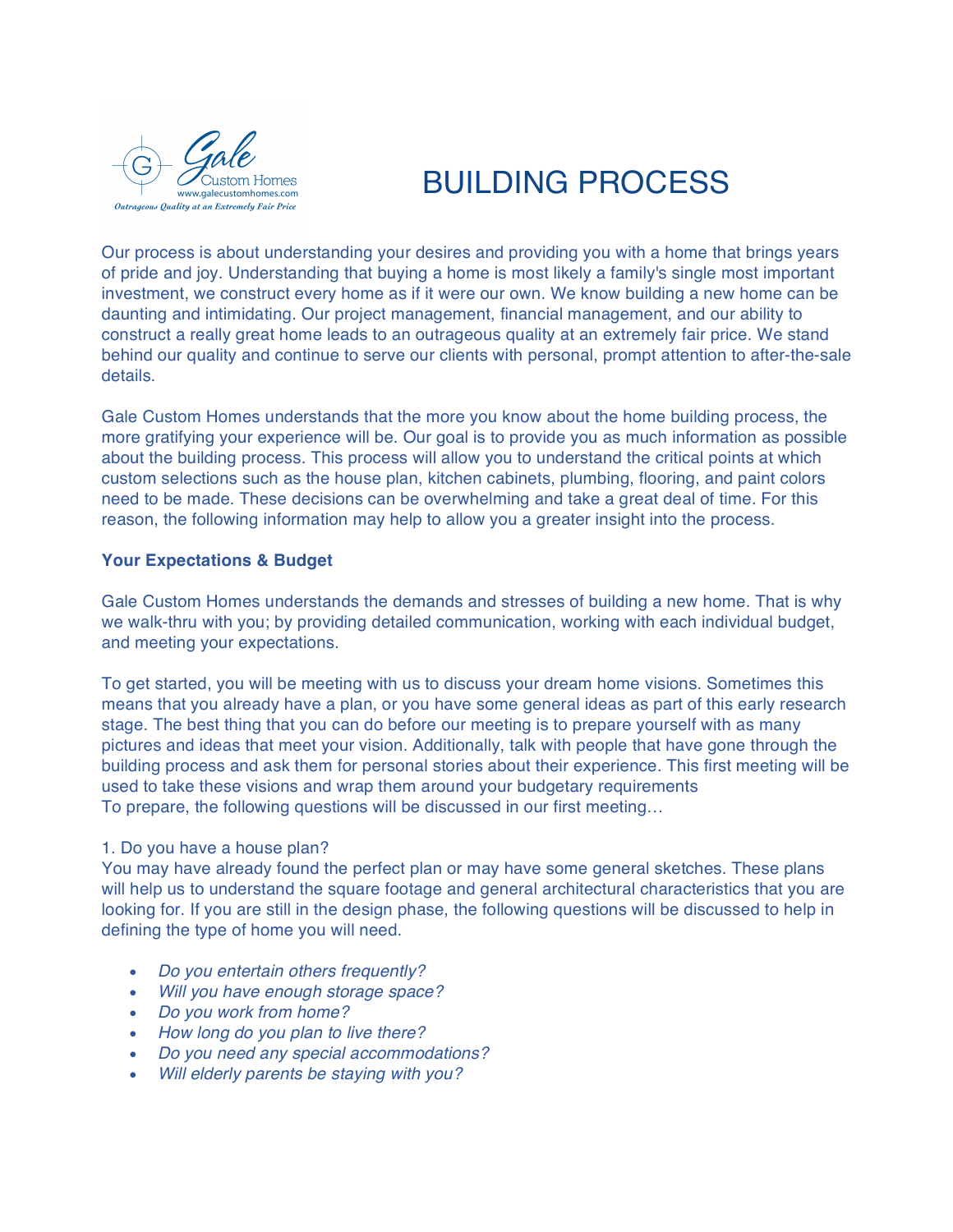## 2. Where do you want to build?

You may have already selected or purchased a lot in a subdivision or the country. The location which you would like to build will be critical in allowing Gale Custom Homes to know such things as building codes, covenants, restrictions, etc. These factors will play a role in the overall building cost.

# 3. What is your budget?

To prepare yourself for this subject, you may want to meet beforehand with your bank and get preapproval for a specific amount. This is very important in allowing us to speak candidly about your visions and whether they fit within your budget. Keeping this in mind, you must also take into factor other expenses that may be more than your current monthly costs, such as heating, gas, septic/sewer, etc.

## 4. How much house can you afford?

We price homes based on the specifications of an architectural plan, trim details, and finishes. It is essential to keep in mind that the same architectural plan can range significantly in cost by the details selected in the home, such as kitchen cabinets, counters, plumbing fixtures, lighting, and outdoor living. We work with you to understand your expectations for interior details and budget from the beginning of the project. If the details of the home have not been decided upon, you must expect that the cost of the home could vary once they are decided. Because of this, Gale Custom Homes can price a home with allowances for plumbing fixtures, cabinetry, lighting, etc. We recommend that once these allowances are provided to you, that you spend some time at the selected vendors to evaluate whether the prices for selections you like fall in line with the allowances.

## 5. Do you have a required timeline?

The overall time it takes to build a house, from breaking ground to the final walkthrough, can take between 7 – 9 months. Just to name a few, weather and interior custom woodworking are significant factors in the length of the process. If you do not have a plan, and the conceptual phase needs to be taken into consideration, you may consider that the entire process could take a year. With this said, once we have established a timeline for the project, it is critical that you recognize the importance of selection deadlines. Such things as kitchen, flooring, stonework, and paint colors.

## 6. What are your expectations?

One of the most significant factors that can play a part in a homeowner's happiness of the building process lies in both you and Gale Custom Homes expectations of the project. The first meeting is essential in putting expectations on the table. For this reason, bring a list of questions that you would like us to answer. Also, offer us some insight into what you are expecting for answers. This will allow us to get to know you and your expectations a bit more.

# 7. How involved do you hope to be in the project?

Some homeowners wish to visit the site once a day. Others prefer not to be as involved. Gale Custom Homes is very flexible in allowing you to be as involved as you wish to be. Throughout the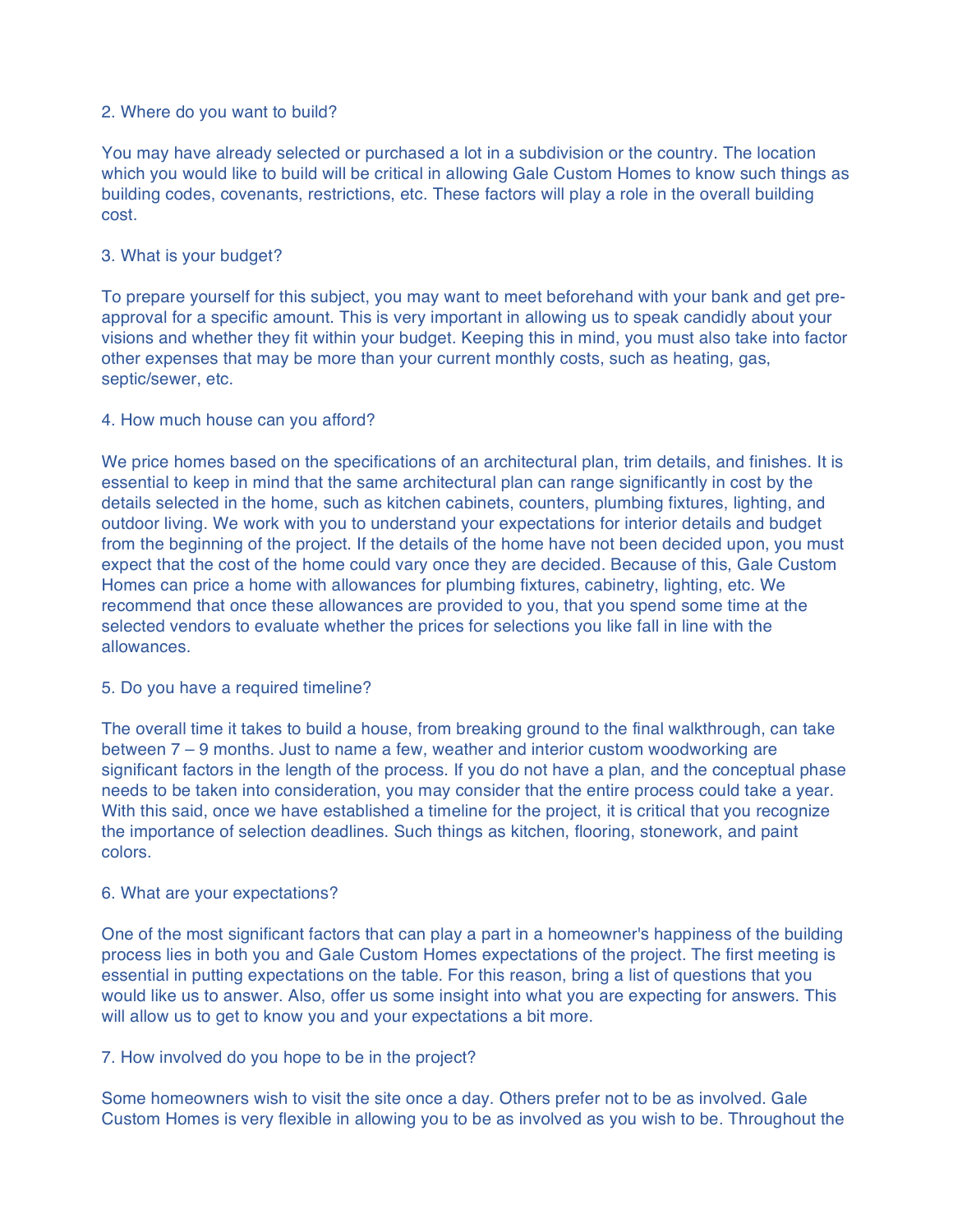home building process, Gale Custom Homes will have scheduled meetings with you at the site. These meetings will be used to refine the requirements of such things as electrical, plumbing, etc. These are great opportunities to discuss any questions that you have and bring up any specific detail that has not been discussed already. Anytime throughout the process, you can call Gale Custom Homes. We pride ourselves on a personal touch.

# **Pre-Construction**

Once you have decided that Gale Custom Homes is the builder for you, we will use the preconstruction phase to agree on a contract that contains detailed requirements, a plan, and a price. This phase is the most critical point throughout the building process. You will have to live with the decisions you make. For this reason, we will work with you thru each element to ensure they meet your expectations.

Many hours will need to be spent by you and Gale Custom Homes to create the perfect house plan for you. Then we take the plan to the architect, and he will create a draft of a plan for us to review. After you sign off on the final home plan, we will need to identify all of the materials and finishes. There are thousands of selections that go into the construction of a new home, and each selection must be clearly specified and understood by both parties.

In our experience, any element that is not clearly defined will almost certainly be something other than what you expected. Though every single selection does not have to be defined to the letter under the contract, often, you will be introduced to a budgetary cap. It is important that you will have spent enough time with various selections to guarantee that these caps are appropriate for your expectations.

For Gale Custom Homes to establish the final specifications and price for the project, the following items will be defined:

- *Do public utilities serve the property or will it require well and septic?*
- *Is there an architectural review committee needing to approve the plans?*
- *What are the zoning restrictions?*
- *What are the building setbacks?*
- *Will access to the site be a problem during construction or bad weather?*
- *What land considerations need to be made for proper water drainage?*
- *What are the expectations for floor and kitchen selections – wood floors vs. vinyl floors – Cherry cabinets vs. laminate cabinets?*
- *Has the homeowner been approved for the construction loan?*

## **Home Sighting**

Moving beyond the paper and pencil, you and Gale Custom Homes will visit the site and walk the land. This time is used to place the house, establish the setback, and analyze the elevations requirements. We will work with you to define which trees should remain and which trees should be brought down.

## **Foundation**

Digging and pouring the footings and foundation can be an exciting time. This phase gives you a greater understanding of the footprint of the home. Gale Custom Homes uses this phase to assure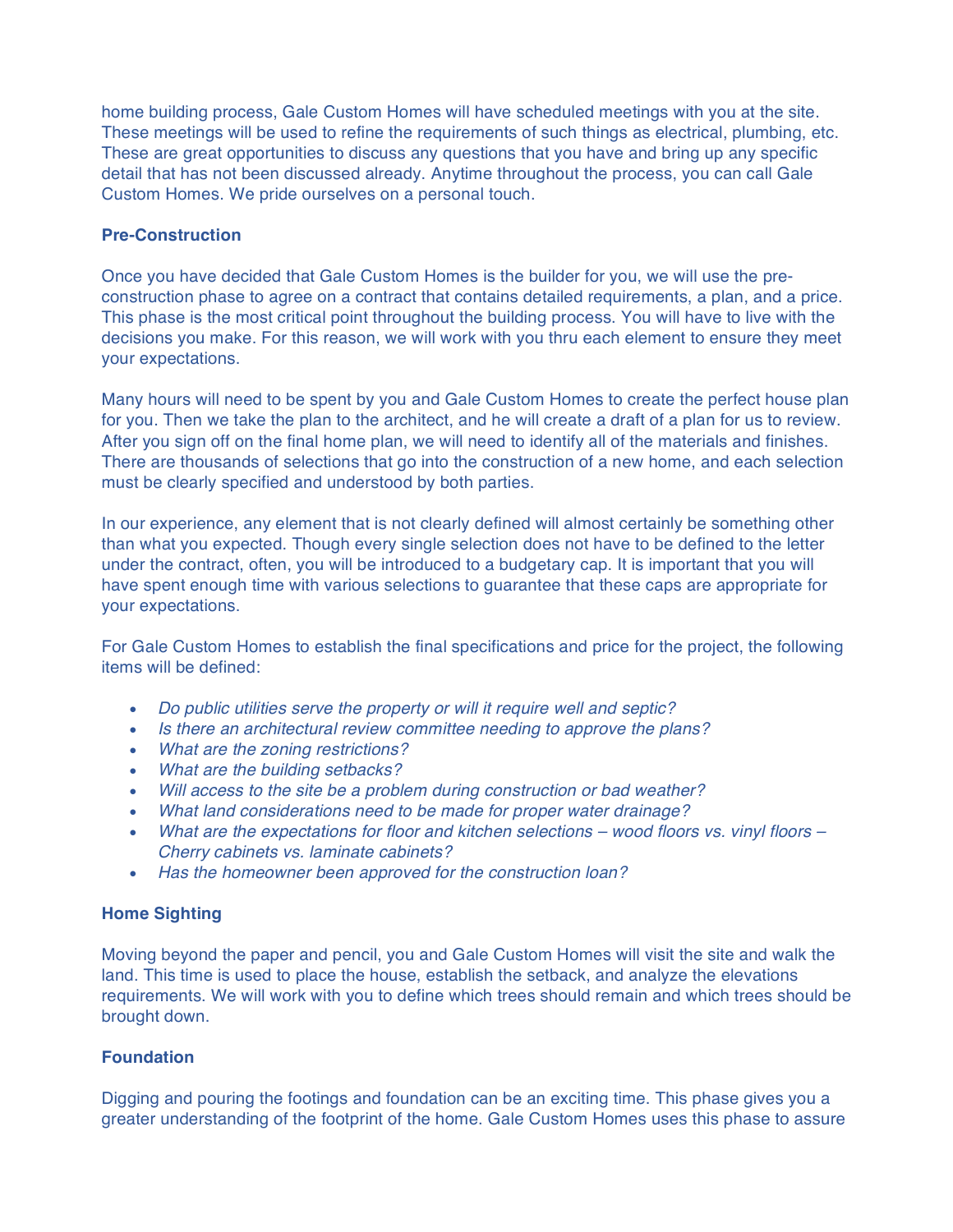properly sized reinforcements for the load which it will carry and implement a waterproofing system to ensure a dry below-grade area.

# **Framing**

If you found the foundation phase to be exciting, the framing will be impressive. Once the framing crew has completed the first-floor deck, you will be able to walk around the first floor of the home. The framing phase can take from two weeks to two months, depending on the complexity of the home. Each day will bring significant change, and you will be able to observe the walls, roof, and windows installation during this time. This phase can also bring the first on-site changes. This is the first time that you will be able to observe actual proportions and architectural details. Often this phase can accommodate minor changes such as an interior wall or closet.

## **Rough-ins: plumbing, electrical, heating**

During the phase, our subcontractors will be installing the inner workings of your house. This phase will require multiple walkthru's, which will result in defining the placement of many utilities and home features such as plumbing, lighting, and telephone. These walk thru's should not be taken lightly; the decisions made during this phase are critical and very difficult to change once the interior finishing is complete.

This phase will introduce the following rough-ins:

- *plumbing*
- *heating*
- *air-conditioning*
- *lighting, security systems*
- *central vacuum lines*
- *television cable*
- *sound systems*
- *computer networks*
- *exhaust fans*
- *phone lines*

After the walk thru's and rough-ins is complete, it is highly recommended that you and family members or friends walk through the home to assess the details. You will remove a great deal of aggravation, and extra cost in catching any changes at this point rather than after the interior finishes are complete.

## **Interior Finishes**

Interior finishing includes the drywall, trim, door installation, cabinet installation, hardwood floors, and ceramic tile. All the time spent in selecting each element of your home comes together in this phase.

Once the major features are installed, the paint will be applied to walls and trim. The painting process can take  $1 - 4$  weeks, depending on the amount of painted trim in the home. When the painting is complete, light fixtures, countertops, appliances, plumbing fixtures, mirrors, shower doors, security systems, and doorknobs are installed.